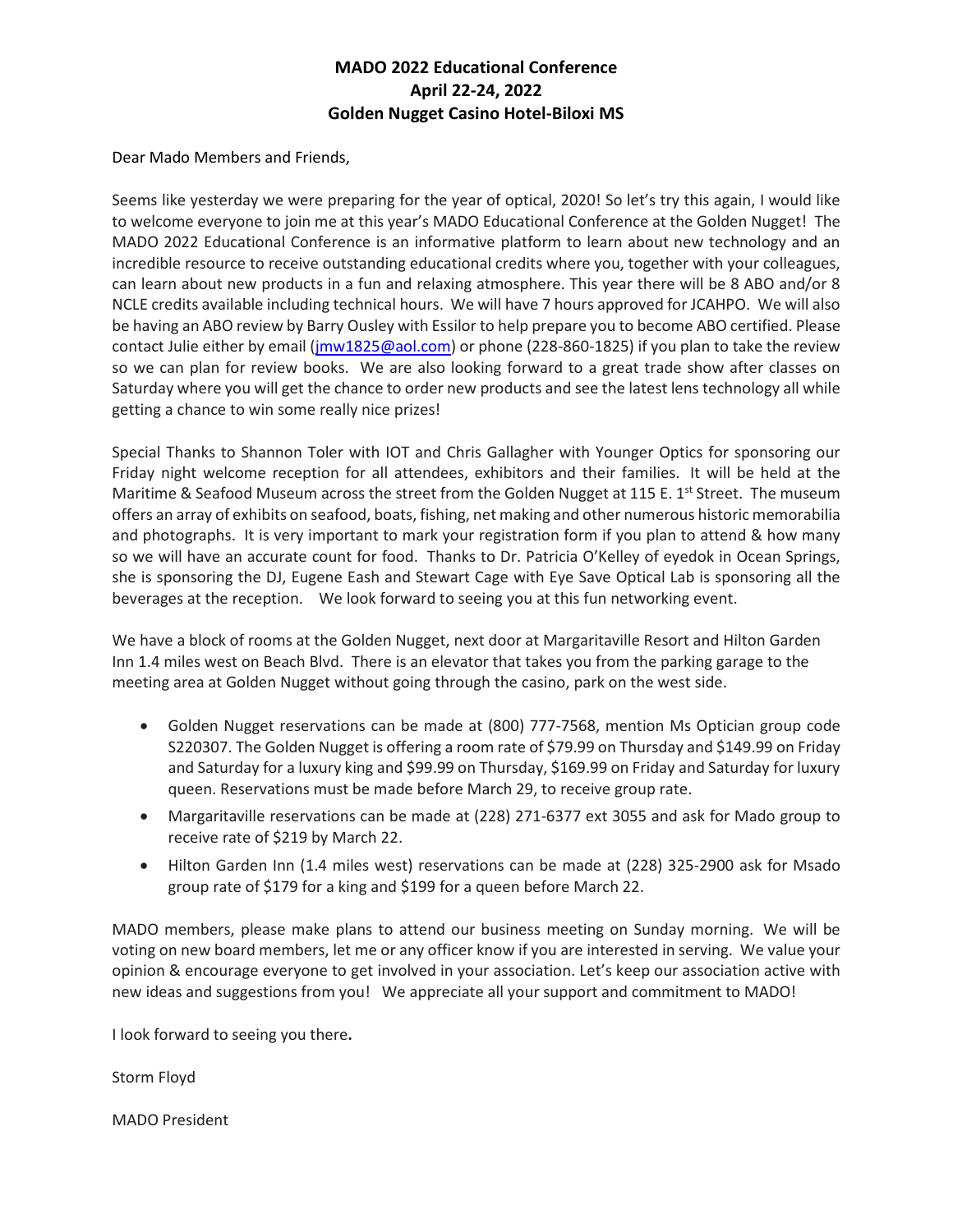# **MADO EDUCATIONAL CONFERENCE AGENDA April 22nd, 23rd & 24th, 2022 Golden Nugget Casino Hotel**

## **Friday, April 22th**

**6:30 – 9:30 pm Welcome Reception – Maritime & Seafood Museum**

### **Saturday, April 23th**

- **7:30 10:00 am REGISTRATION and Continental Breakfast** 2nd Floor Ballroom Foyer
- **8:00 am 2:30 pm ABO Review Prepares you to take ABO Exam Barry Ousley**
- **8:00 10:00 am The Art and Science of Rimless Eyewear David Laing ABO Technical** The course covers common rimless mountings with descriptions of each as well as unique mounting discussion points for each style. The course also covers a review of the best lens materials for rimless with tips for greater success with rimless mountings as well as fitting tips. Finally, the course speaks to the business opportunity of selling and customizing rimless to increase profits because rimless pulls premium add on options into the sale and allows for customization.

## **8:00 – 10:00 am Specialty and Not so Specialty Contact Lenses- Diane Drake-NCLE Technical - JCAHPO**

This course will include information on various types of contact lenses including soft, gas permeable, scleral, toric, multifocal, lenses for keratoconus and other ectasias, as well as other specialty contact lenses. This will be good for the fairly new contact lens fitter as well as information that will be useful for the more advanced fitter.

### **10:00 – 11:00 am Digital Ray Path 2 Technology –** *Shannon Toler***– ABO Technical**

In this course, learn about IOT's new Digital Ray-Path® 2 Technology, how it is used to minimize oblique aberrations in personalized and compensated free-form lenses. You will learn how IOT added the intelligent use of the wearer's accommodation to the calculation methodology. Lastly, we will also learn about the history and mathematics of Minkwitz theorem and its overall influence on progressive designs.

### **10:00 – 12:00 Noon Slit Lamp Evaluation – Diane Drake – NCLE Technical - JCAHPO**

This course will include history, types of slit lamps, illuminations, and how to use the illuminations conducted as a lecture and hands on workshop demonstrating the various illuminations, and when and how to use them. Parts of the instrument including the different filters will be discussed. Steps of an evaluation will be reviewed as well. This will be good for the fairly new contact lens fitter as well as information that will be useful for the more advanced fitter.

## **11:00 – 12:00 Noon Thick or Thin, What Really Matters When It Comes to Lens Thickness – Shannon Toler – ABO Technical**

Maximum thickness for a completed pair of eyeglasses depends on many factors including, center thickness, decentration, material index, base curve and digital lens design. Opticians and laboratories can utilize new processing techniques like digital lenticularization can be utilized to further control lens thickness but there can be tradeoffs. This course will explain all factors giving opticians a better understanding of the importance of each factor and how tools at their disposal can be combined to create the most ideal lens for high Rx patients.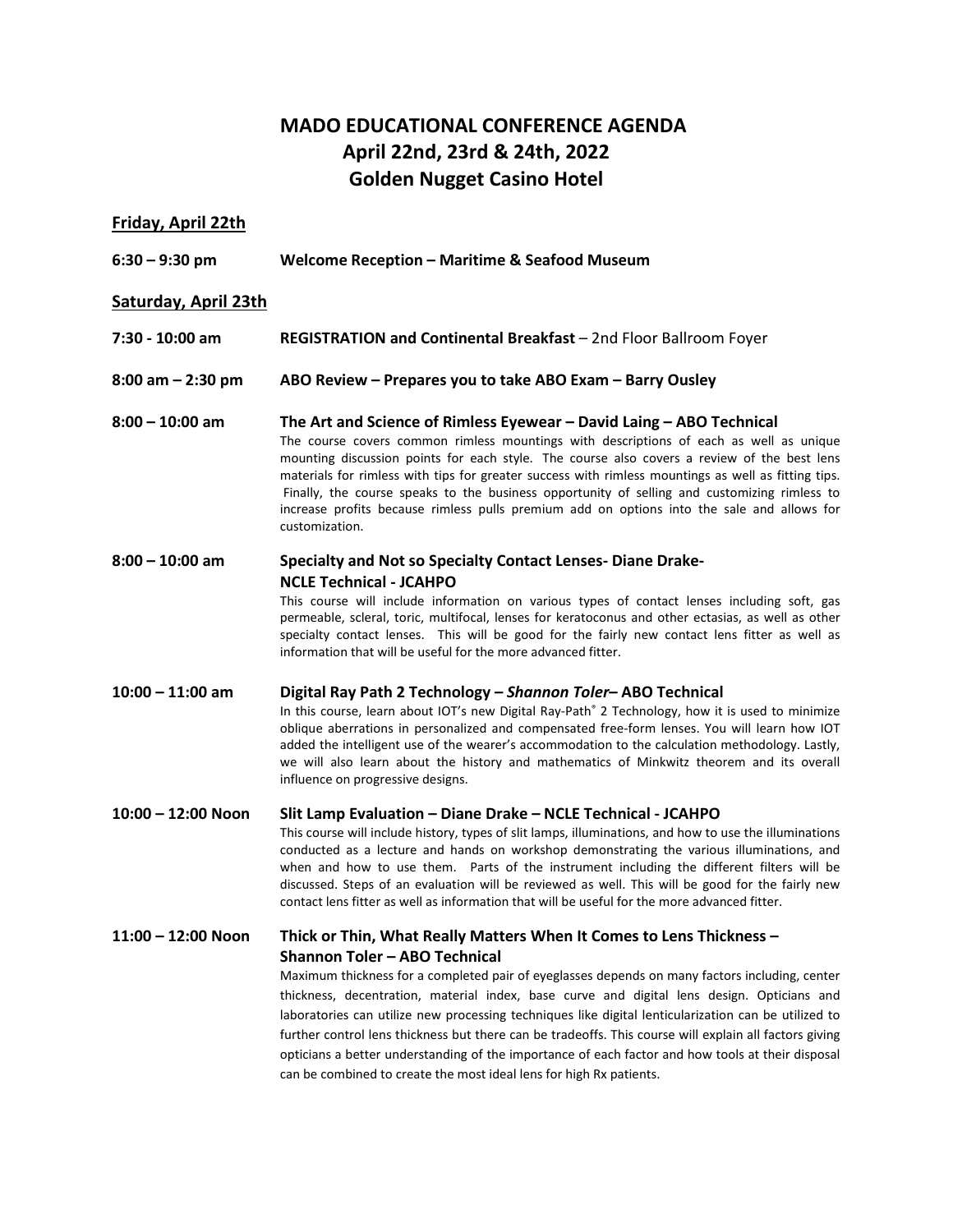| $11:00 - 12:00$ Noon      | Hands On Training for Rimless Eyewear by Silhouette - No ABO Credit<br><b>Available</b><br>Elizabeth Hearn, Lynn DiMarco, David Laing                                                                                                                                                                                                                                                                                                                                                                                                                           |  |  |
|---------------------------|-----------------------------------------------------------------------------------------------------------------------------------------------------------------------------------------------------------------------------------------------------------------------------------------------------------------------------------------------------------------------------------------------------------------------------------------------------------------------------------------------------------------------------------------------------------------|--|--|
| $12:00 - 1:15$ pm         | <b>LUNCH</b>                                                                                                                                                                                                                                                                                                                                                                                                                                                                                                                                                    |  |  |
| $1:30 - 2:30$ pm          | Tracking Your Capture Rate to Grow - Tara Brown - ABO<br>This course will provide optical staff with:                                                                                                                                                                                                                                                                                                                                                                                                                                                           |  |  |
|                           | Sample tracking forms to track current capture rate<br>$\bullet$<br>Recommendations on how to look for opportunities based on tracking results<br>٠<br>Ways to increase patient satisfaction for higher average ticket price per patient<br>$\bullet$                                                                                                                                                                                                                                                                                                           |  |  |
|                           | After this course, staff will track capture on an ongoing basis so that management and owners can<br>better understand the state of the business and implement strategies to increase traffic, correct<br>problems and acknowledge successful practices.                                                                                                                                                                                                                                                                                                        |  |  |
| $1:30 - 2:30$ pm          | The Basics of Soft Toric Lens Fitting - Diane Drake - NCLE Technical - JCAHPO<br>Today, having astigmatism will not prevent patients from being fit with soft contact lenses. This<br>course will discuss not only what astigmatism is and the incidence of astigmatism, but will present<br>ways to satisfactorily fit your patient with lenses. Designs, fitting basics, diagnostics, and problem<br>solving will be covered.                                                                                                                                 |  |  |
| $2:30 - 5:00$ pm          | <b>EXHIBIT HALL OPEN</b>                                                                                                                                                                                                                                                                                                                                                                                                                                                                                                                                        |  |  |
| <b>Sunday, April 24th</b> |                                                                                                                                                                                                                                                                                                                                                                                                                                                                                                                                                                 |  |  |
| $7:30 - 9:00$ am          | <b>Breakfast Buffet (registered participates only)</b>                                                                                                                                                                                                                                                                                                                                                                                                                                                                                                          |  |  |
| $8:00 - 9:00$ am          | <b>MADO Business Meeting (members only)</b>                                                                                                                                                                                                                                                                                                                                                                                                                                                                                                                     |  |  |
| $9:00 - 10:00$ am         | Age Related Changes and the Eye-Diane Drake-ABO/NCLE Technical-JCAHPO<br>This course will present information regarding changes in the eye as a result of aging. As a person<br>ages there are changes in the eye. Some of these changes would be considered normal and some<br>may be of concern. Information on these normal changes will be discussed as well as those that<br>may of be of concern. Information will include changes that will affect vision as well as contact<br>lens wear.                                                               |  |  |
| $10:00 - 11:00$ am        | Unequal Refractive Errors and the Effects on Vision -<br>Diane Drake - ABO/NCLE Technical - JCAHPO<br>Patients want to know what their glasses will look like and we spend time discussing that with<br>them. Buthow will they see with their glasses? That's an even more important question.<br>Unequal refractive errors not only have an effect on how glasses will look, but how a person sees<br>or even "IF" they see WELL. This course will present answers to these questions presenting both<br>spectacle and contact lens options in the discussion. |  |  |
| $11:00 - 12:00$ noon      | Advanced Anatomy & Physiology of the Eye - Diane Drake - ABO/NCLE<br><b>Technical</b><br>This course will list and identify the structures of the eye, explaining the visual functions. It will<br>also discuss the refractive status and process of the eye, identifying various conditions of the eye<br>and possible corrections. Included will be muscles of the eye and how they work, and how to                                                                                                                                                          |  |  |

identify and manage unequal refractive errors and complications of the eye